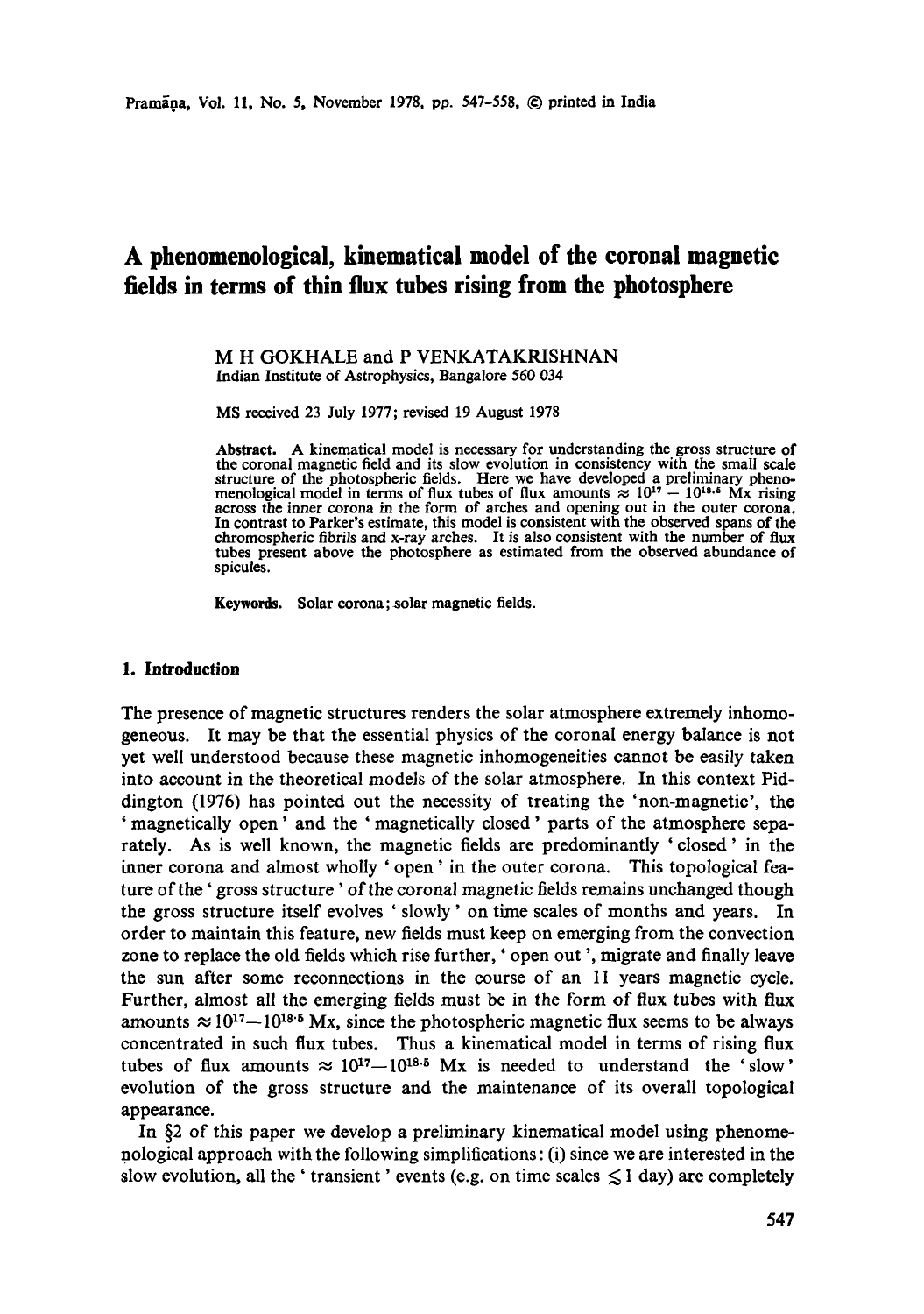ignored; (ii) the quantitative estimates are confined to only the orders of magnitude so that for this preliminary model we need not distinguish between the quiet regions and the non-transient conditions in the active regions; (iii) for the same reason, we have assumed symmetry around the axis of the solar rotation for estimates depending on the geometry.

In §3 we show that the model is consistent with (i) the observed spans of the ' closed' chromospheric and coronal structures and (ii) the number of flux tubes present above the photosphere as estimated from the observed abundance of spicules.

In §4 we discuss the limitations of the model.

# **2. The model**

# 2.1. *Coronal fields as consisting of flux tubes of*  $\approx 10^{17} - 10^{18.5}$  *Mx*

The photospheric foot points of the coronal fields seem to be always concentrated in flux tubes of fluxes  $\approx 10^{17} - 10^{18.5}$  Mx (Stenflo 1976 and references therein). Therefore, most of the coronal fields must always consist of similar flux tubes. The presence of such flux tubes in the corona is strongly indicated by the coronal fine structures, (such as spicules, polar plumes, coronal rays, individual filaments in the arch filamentary systems, fine structures in prominences and the x-ray arches, etc.) whose thicknesses are compatible with the flux amounts  $\approx 10^{17}-10^{18.5}$  Mx.

Theoretically the coronal fields computed with the ' current free' and ' force-free' assumptions agree fairly well with the observed shapes and sizes of coronal structures (e.g. Schatten *et al* 1969; Altschuler and Newkirk, 1969; Nakagawa *et al* 1973) on scales  $> 10<sup>5</sup>$  km. However, this agreement does not exclude the presence of electric currents or even non-force free configurations on smaller scales (e.g. Levine and Altschuler 1975) required theoretically for the presence of thin flux tubes as indicated by the aforementioned observations. (It fact it will be shown in §2.2 that on small scales, force free configuration is not essential for equilibrium).

# 2.2. *Dense packing of the flux tubes in the inner corona as required by the lateral balance*

Excepting the local and transient phenomena like active prominences, flares, coronal transients, etc., and the related events, the corona is almost in static equilibrium upto heliocentric distances  $\approx$  2 R<sub>®</sub> where the solar wind acceleration becomes comparable to other terms in the momentum equation. Hence, upto these distances the coronal flux tubes must be normally in lateral balance with the non-magnetic plasma surrounding them. The lateral balance requires that

$$
B_{\rm rms}^2 / 8\pi = P_{\rm out} - P_{\rm in}
$$
 (1)

where  $B_{\rm rms}$  is the average root mean square field intensity inside the flux tubes, and  $P_{\text{in}}$  and  $P_{\text{out}}$  are respectively the plasma pressure inside and outside the flux tubes.

To see how this balance is maintained at various heights z above the photosphere, we must know the average height dependence of the axial field  $B<sub>a</sub>$  in a typical flux tube. However, the field intensity at a given height will vary from one location on the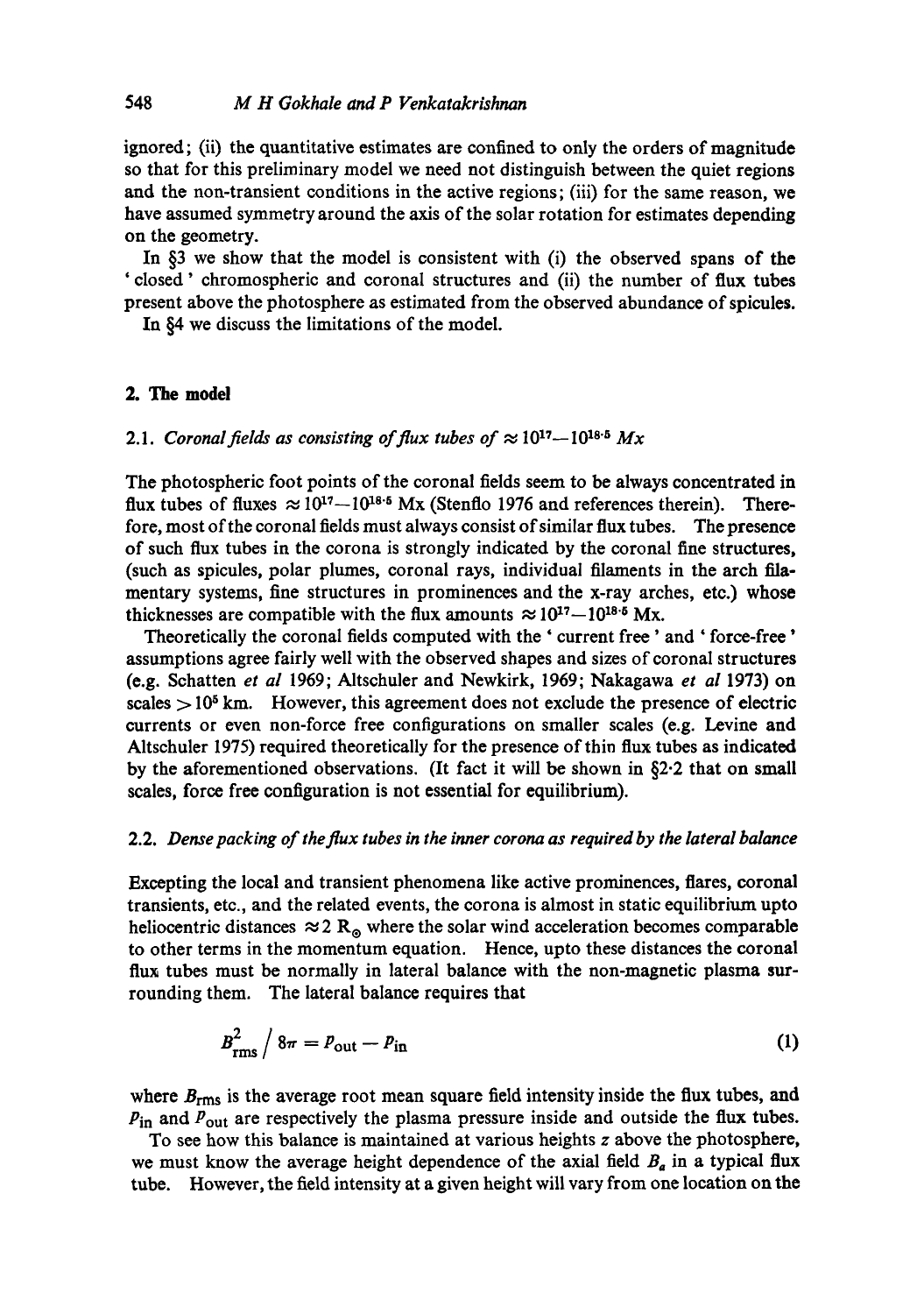sun to another. Additional uncertainty comes from the fact that different methods have to be used to measure the field at different heights. However, in the absence of better data, we disregard the difference between the variation of the  $B<sub>a</sub>(z)$  over ' quiet' regions and that over ' active' regions in nontransient condition to obtain crude but reasonable limits on the variation of  $B_a(z)$  as represented by the curves in figure I.

In table I we compare the corresponding magnetic pressure with the plasma pressure  $P_{\text{emp}}$  from an empirical model of the average corona (Athay 1976). We find that upto heights  $\sim 10^5-10^6$  km, we have

$$
B_a^2 / 8\pi \ge P_{\text{emp}}.\tag{2}
$$

This implies



Figure 1. Curves  $AB_1C_1D_1E_1F$  and  $AB_2C_2D_2E_2F$  represent limits on the variation of the average axial field intensity  $B_a$  in a typical flux tube as a function of the height z above the photosphere (cf. §2.2). The point A follows from the photospheric data (Stenflo 1976). The point F represents the inter A.U. The point  $B_1$  represents the upper limit on the chromospheric field intensity obtained by assuming that the chromospheric fibrils (which are presumably at heights  $10^{3.5}$  km: Foukal 1971) are flux tubes of fluxes  $10^{18.5}$  Mx. The point  $B_2$  represents a likely lower limit on the chromospheric field intensity as indicated by some preliminary observations (Tsap 1971).

The segments  $B_1C_1D_1E_1$  and  $B_2C_2D_2E_2$  are smooth limiting curves drawn using Newkirk's (1971) data for quiescent prominences and polar regions which is represented by filled circles. From Newkirk's figure, the data from transient phenomena like bursts is strictly omitted.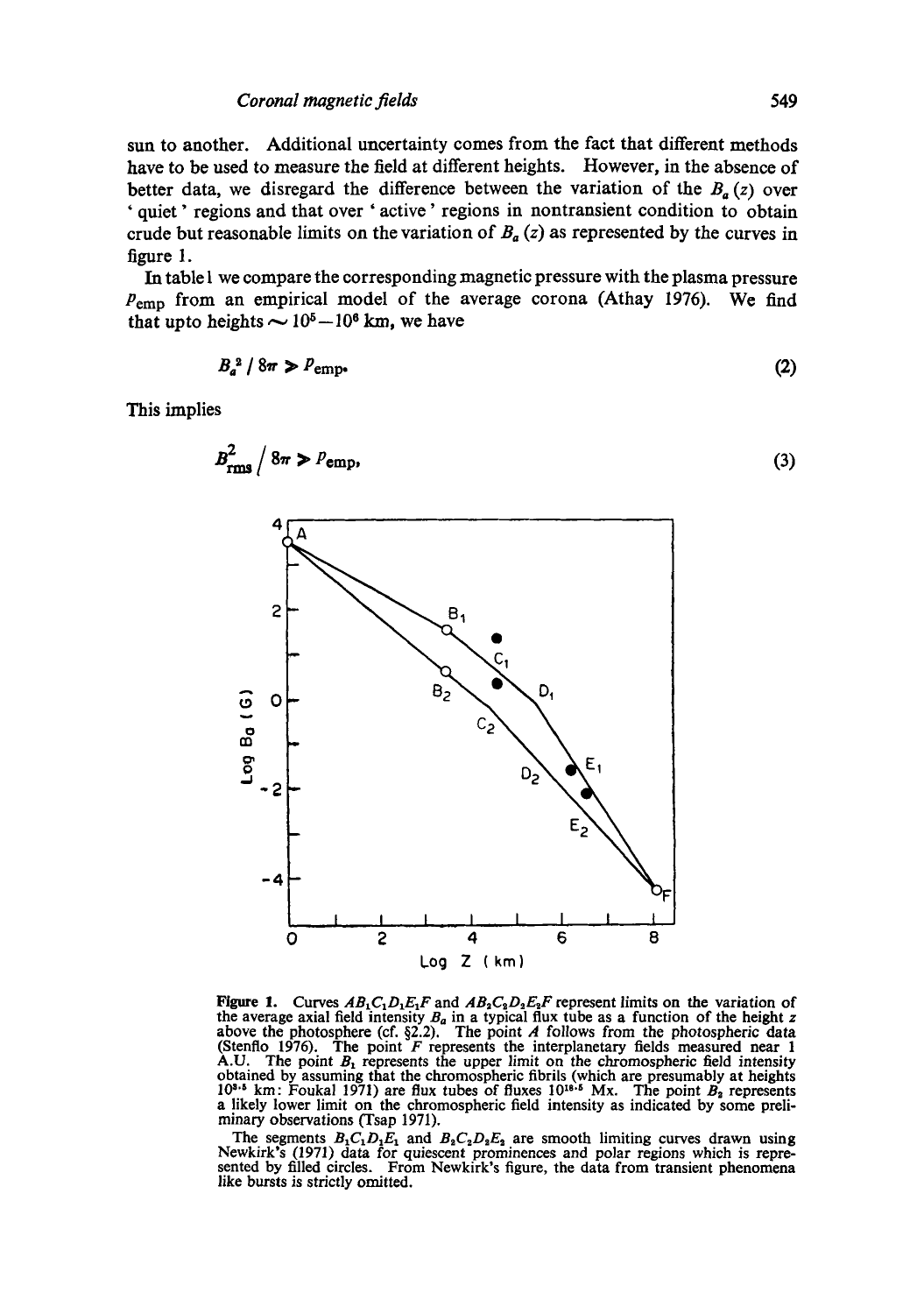| z<br>(km)       | $B_a$<br>(G) |          | $B_a^2/8\pi$<br>$(dyne cm-s)$ |                    | P<br>emp<br>$(dyne cm^{-3})$ |
|-----------------|--------------|----------|-------------------------------|--------------------|------------------------------|
|                 | upper        | lower    | upper                         | lower              |                              |
| 10 <sup>3</sup> | 63           | 10       | $1.6 \times 10^{3}$           | 4                  | 3                            |
| $2 \times 10^8$ | 50           | 5.6      | 10 <sup>3</sup>               | 1·2                | 0.1                          |
| 104             | 18           | 1·6      | $1.2 \times 10^1$             | $10^{-1}$          | $10^{-5}$                    |
| 10 <sup>5</sup> | 2            | 0.16     | $1.6 \times 10^{-1}$          | $10^{-3}$          | $10 - 1.5$                   |
| $10^{5.5}$      | 0.63         | $0 - 04$ | $2 \times 10^{-2}$            | $6 \times 10^{-5}$ | $10^{-8.5}$                  |
| 10*             | 0.1          | 0.001    | $4 \times 10^{-4}$            | $4 \times 10^{-6}$ | $10 - 4.5$                   |

**Table 1.** Estimates of  $B_a$ ,  $B_a$ <sup>3</sup>/8 $\pi$  and  $p_{emp}$  at various heights z above the photosphere. The two values for  $B_a$  and  $B_a^2/8\pi$  correspond to the two limits in figure 1.

since, being an algebraic average,  $B_a$  will be  $\leq B_{\rm rms}$ . Now since the observations leading to the empirical model do not resolve the magnetic and the non-magnetic parts of the solar atmosphere, we may write

$$
P_{\rm emp} = a P_{\rm in} + (1 - a) P_{\rm out},\tag{4}
$$

where  $a(z)$  is the fraction of the coronal space (around the height z) occupied by the magnetic flux tubes. From (1) and (4) we have

$$
P_{\rm in} = p_{\rm emp} - (1 - a) B_{\rm rms}^2 / 8 \pi.
$$
 (5)

Since  $P_{in}$  must be  $> 0$ , we must have

$$
(1-a) < P_{\rm emp} / \left(B_{\rm rms}^2 / 8 \pi\right).
$$

It follows from (3) that for the heights  $z \approx 2 \times 10^8$  km to  $z \approx 10^{5} - 10^{5.5}$  km,  $(1-a)$  < 1 i.e. a must be very close to unity.

This means that at any instant *nearly whole of the inner corona must be full of magnetie flux tubes.* Thus on small length scales (i.e. comparable to the thickness of the flux tubes) equilibrium is possible *without insisting on a force free magnetic configuration.* 

2.2.1. *The instantaneous gross structure: The* eclipse photographs (e.g. figures IV 15 and IV 16 in Athay 1976) and the computed models of the large scale coronal fields (e.g. Altschuler *et al* 1977) show a transition from predominantly 'dosed' arches in heights  $\leq 10^5$  km to 'open' structures in heights  $\geq 10^6$  km. In some places (e.g. in coronal holes) the transition may occur at heights  $\leq 10^5$  km and in high latitudes there are hardly any 'closed' structures. The topological distribution of the flux tubes in the model must correspond to such a gross structure. This will be shown to be plausible in § 2.6 and 2.7.

#### 2.3. *The emergence and growth of individual flux tubes through successive equilibria*

The equilibrium discussed need not be perfectly static. The long term variability of the corona and the reversal of the large scale field every  $\approx$  11 years or so demand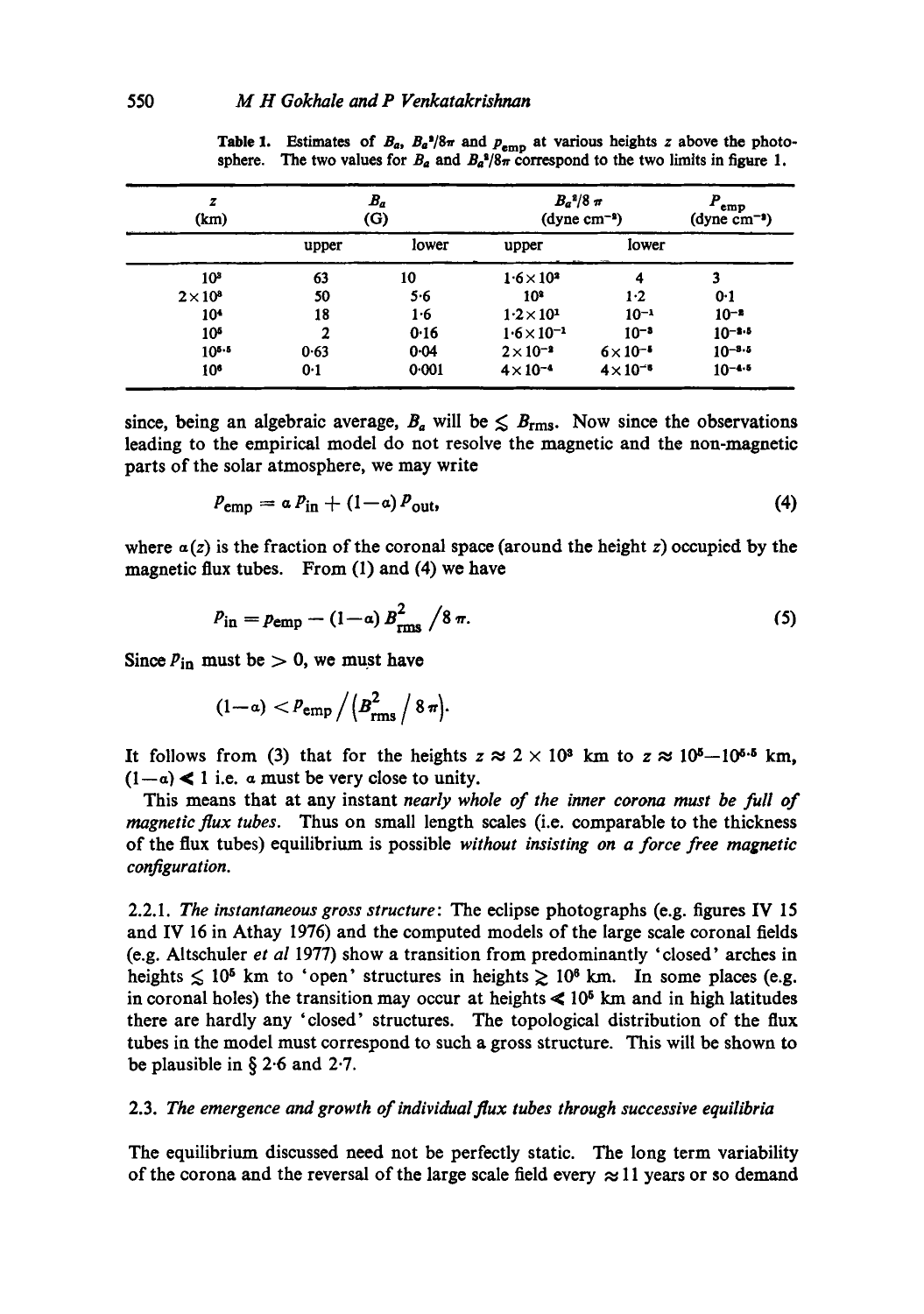#### *Coronal magnetic fields* 551

that the flux tubes in the corona must keep on moving out and must be continually replaced by new flux tubes emerging above the photosphere.

The emergence of the magnetic flux takes place in active regions (including the ephemeral ones). The first signs of activity are always in the form of photospheric and chromospheric faculae, whose sizes correspond to flux values  $\approx 10^{17} - 10^{18}$  Mx. This suggests that the magnetic flux may indeed be emerging in the form of flux tubes of such flux values.

Observations show that the emerging flux tubes first form primary arches of spans comparable to the sizes of supergranules and that the supergranular flows are able to hold the foot points in approximate equilibria (Harvey and Martin 1973; Frazier 1972).

Larger arches must be formed by merging of the smaller arches either due to reeonnections (Babcock 1961) or due to the emergence of intermediate subphotospheric segments of the flux tubes (e.g. Gokhale 1975).

# 2.4. *The slow rate of ascent of flux tube arches*

A rising arch is acted upon by the buoyancy force which overcomes the combined effect of magnetic tension and gravity. It is easy to verify that if the net acceleration  $f$ , given by

$$
f = f_{\text{buoy}} - f_{\text{mag}} - f_{\text{g}},
$$

were comparable to any of the terms on the right hand side of this equation (viz. the accelerations due to the three forces indicated by the suffixes), then the tops of the arches would reach speeds  $\approx 10^{7} - 10^{8}$  cm s<sup>-1</sup> by the time they reach heights  $\approx 10^{5}$ km above the photosphere. Since a major part of the corona upto these heights is full of flux tube arches, such speeds would imply either (i) an outward mass flux far exceeding the observed solar wind mass flux (viz. by two to three orders of magnitude), or (ii) a permanent presence of downward flows with similar speeds all over the corona, which is not observed.

Thus f must be  $\leq f_{\text{buoy}}, f_{\text{mag}}$  and  $f_{\text{g}}$ . In this sense the flux tube arches must rise on the average so slowly that they may be considered to be in a 'quasiequilibrium ', at all stages except during the transient events such as ' merging' or • opening out' (cf. §2.6.)

#### 2.5 *The magnetic flux transport*

 $\ddot{\phantom{0}}$ 

The reversal of the large scale field every eleven years or so implies a transport of magnetic flux away from the sun at an average rate

$$
\Phi_{\rm obs} \approx 10^{14.5} \rm \ M \ x \ s^{-1}
$$

If the corona in the central latitudes is full of flux tube arches upto an average height  $z_0$ , then the average rate of flux transport in the model will be

$$
\Phi_{\text{model}} \approx 2\pi (R_{\odot} + z_0) B_a(z_0) v(z_0)
$$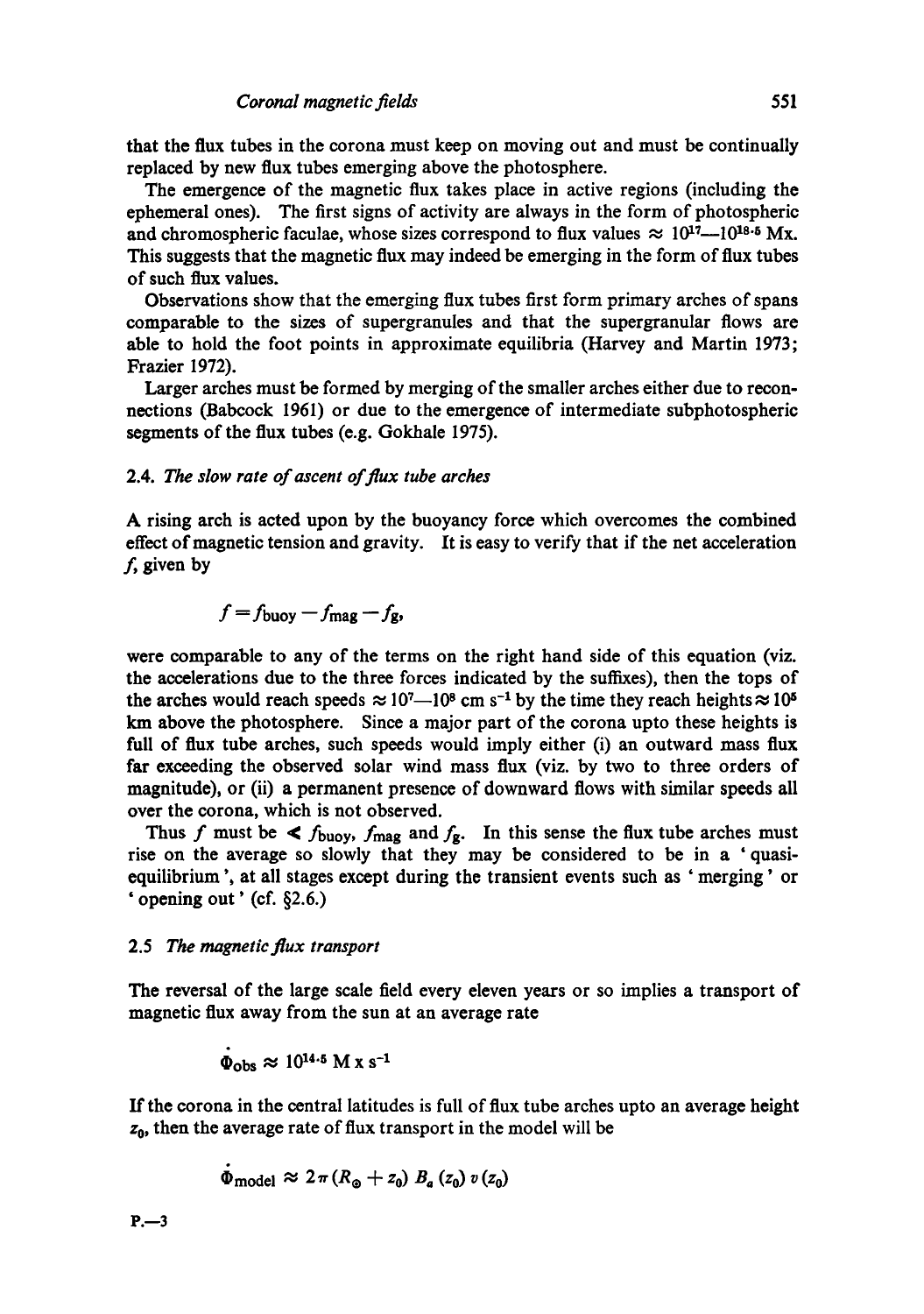where  $v(z_0)$  is the average velocity of rise near  $z_0$ . It follows that for  $\Phi_{\text{model}}$  to be  $\approx \Phi_{\rm obs}$ , one must have

$$
v(z_0) \approx \Phi_{\text{obs}} [2\pi (R_{\odot} + z_0) B_a(z_0)]^{-1}.
$$

From the values of  $B_a(z_0)$  in figure 1, we note

$$
v(z_0) \approx 3 \times 10^2 - 4 \times 10^3
$$
 cm s<sup>-1</sup> if  $z_0 \approx 10^5$  km,

$$
v(z_0) \approx 2 \times 10^3 - 1.5 \times 10^4
$$
 cm s<sup>-1</sup> if  $z_0 \approx 10^{5.5}$  km.

These estimates, though only illustrative, are well within the upper limits imposed by the solar wind mass flux, suggesting that it may be possible to account for the magnetic flux transport in the solar cycle in terms of the ascent of flux tubes in the model.

In fact, since the estimates of  $v(z_0)$  are substantially below the velocities corresponding to the average solar wind mass flux, the solar wind must be substantially weaker in the closed field regions than in the open field regions. It may be indeed so (cf. Withbroe and Noyes 1977).

# 2.6. *The ' opening-out' of the ascending arches*

The lateral balance of a flux tube discussed in §2.2 implies a transverse gradient of the plasma pressure with a scale length of variation comparable to the thickness of the flux tube. The surrounding large scale field may be treated as force free. Although differing in several details, this configuration is essentially similar to that considered by Giachetti *et al* (1977) which develops a kink instability when the relative thickness  $\epsilon$  (defined as  $\pi \times$  mean thickness  $\div$  length) of a flux tube becomes less than a critical value  $\leq 0.3$ .

As will follow from the equilibrium shapes calculated in §3, the' relative thickness'  $\epsilon$ (z) of a flux tube arch goes on decreasing with increasing height of its top and  $\epsilon$  (z) < 0.3 when z  $\approx 10^5$  km (cf. §3). Thus it seems plausible that as a flux tube arch rises through successive quasi-equilibria, it may ' open out' by developing a kink instability when its top reaches heights  $z_0 \approx 10^{5} - 10^{5.6}$  km. This plausible conclusion agrees with the initial frequencies of type III bursts (see appendix). It would also account for the transition from the predominantly ' closed ' to the wholly ' open ' configurations in the instantaneous appearance of the gross structure described in §2.2.1.

# 2.7 *The open fields*

2.7.1. *In the outer corona:* From the observations at 1 A.U. it seems that the space at these distances is continuously filled by magnetic fields which presumably consist of open field lines. The flux of these fields is  $\approx 10^{23}$  Mx (Piddington 1976). This means that at height  $z=1.5 R_{\odot}$ , the field intensity should be  $\leq 0.12$  G if the space is continuously filled by magnetic fields, or should be  $>0.12$  G if there are substantially extensive non-magnetic regions. From figure I, it seems unlikely that the real value of  $B_a$  at  $z=10^6$  km exceeds 0.12 G. Therefore, it seems that after opening out in the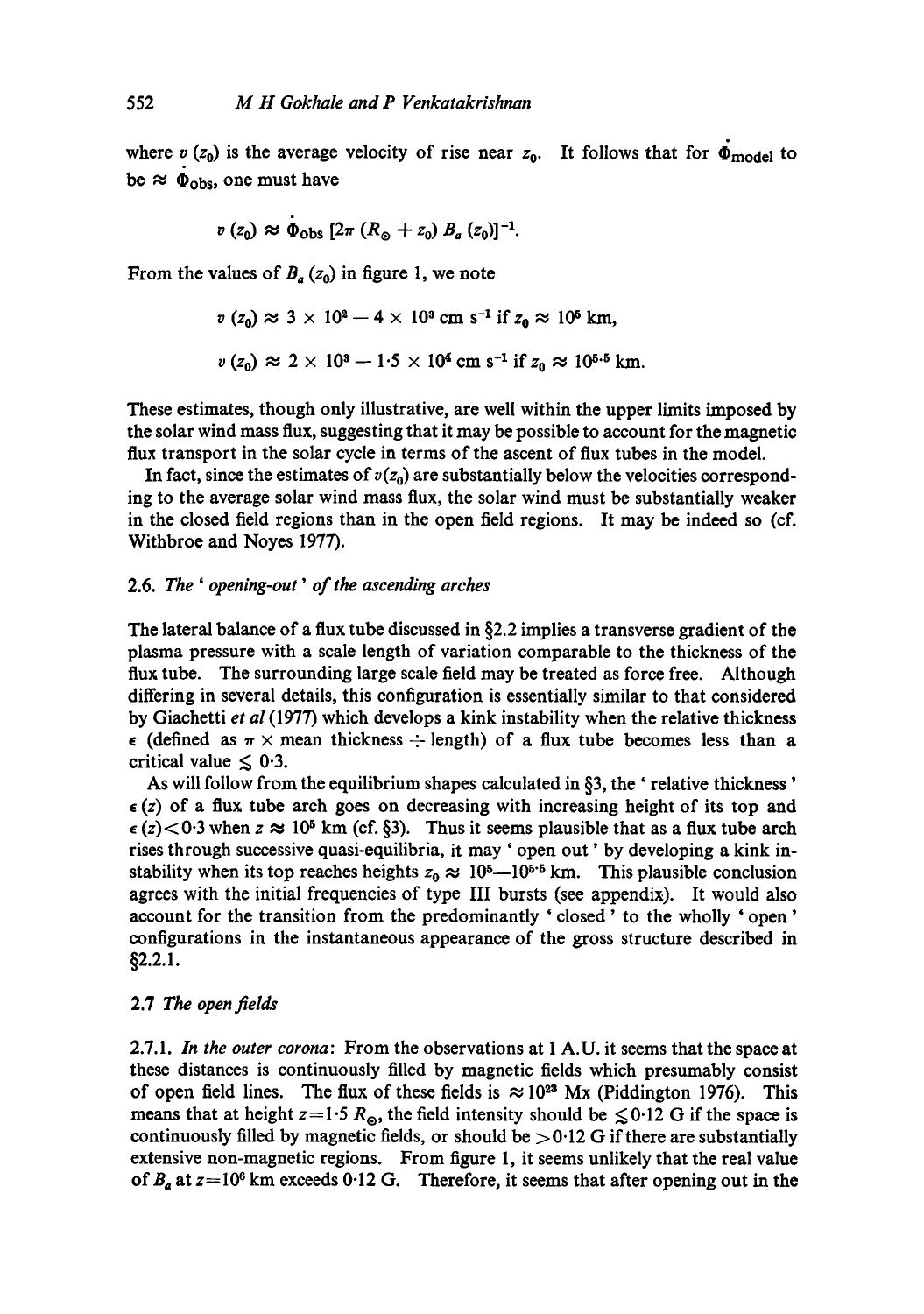2.7.2. *In the inner corona--at high latitudes and coronal holes:* The migration of open fields from low latitudes to high latitudes might account for the predominantly open configuration of the field at high latitudes. On the other hand, in some regions the rate of supply of flux tube arches from the photosphere may become too slow to compensate for the loss of arches which open out. In such places the fields will remain predominantly open leading to enhanced outward transport of mass and energy resulting in a decrease of density and temperature. The cooler and rarer environment might lead to the 'opening' of newly arrived arches at abnormally lower heights. Such a region would, therefore, resemble a coronal hole.

# 2.8 *Summary of the model*

*space in heights*  $\geq 1.5 R_{\odot}$ .

Coronal magnetic fields consist of flux tubes of flux amounts  $\approx 10^{17} - 10^{18}$ <sup>5</sup> Mx filling almost all the space in the inner corona. The fields are maintained by flux tubes rising from the photosphere which first form arches of lengths comparable to the dimensions of supergranules. The arches keep on rising often merging to form successively larger arches that continue to rise further. The average rate of rise is **so** slow that the arches may be considered to be rising in ' quasi-equilibrium' at each stage. Yet this rate would be adequate to account for the amount of poloidal magnetic flux transported away from the sun over an eleven year cycle. The rising arches 'open out' when their tops reach some 'critical heights' which are ordinarily  $\approx 10^5$ km but which may vary from  $\approx 10^4$  to 10<sup>6</sup> km. One possible reason may be that at such heights the flux tubes become too thin compared to their lengths and so become vulnerable to the kink instability. Open fields in high latitudes may be provided by migration of fields opened elsewhere and the open field configuration in coronal holes may result from a reduction in the supply of arches from the photosphere.

# **3. Two more observational verifications**

From the values of  $B_a$  in figure 1 we estimate the dimensions w of the cross-sections of typical flux tubes with fluxes  $\approx 10^{17} - 10^{18.5}$  Mx as a function of height z (table 2). We note that at all heights z, w is much smaller than  $h_{\text{max}}$ , the scale height of magnetic field variation. Thus we can treat the flux tubes as ' thin '. Using this fact, we **now draw** two important inferences from the model and show that they agree with observations.

# 3.1 *Foot point separation of a flux tube in equilibrium*

In his model for the x-ray bright points, Parker (1975) has shown that if a' thin' flux tube is in a state of equilibrium with its surroundings, it will assume a shape given by

$$
y(z) = \pm \int_{z}^{z_{1}} d \zeta \left[ \tau^{2} (\zeta) / \tau^{2} (z_{1}) - 1 \right]^{-1/2}
$$
 (6)

where  $y$  and  $z$  are respectively the horizontal and the vertical coordinates of a point in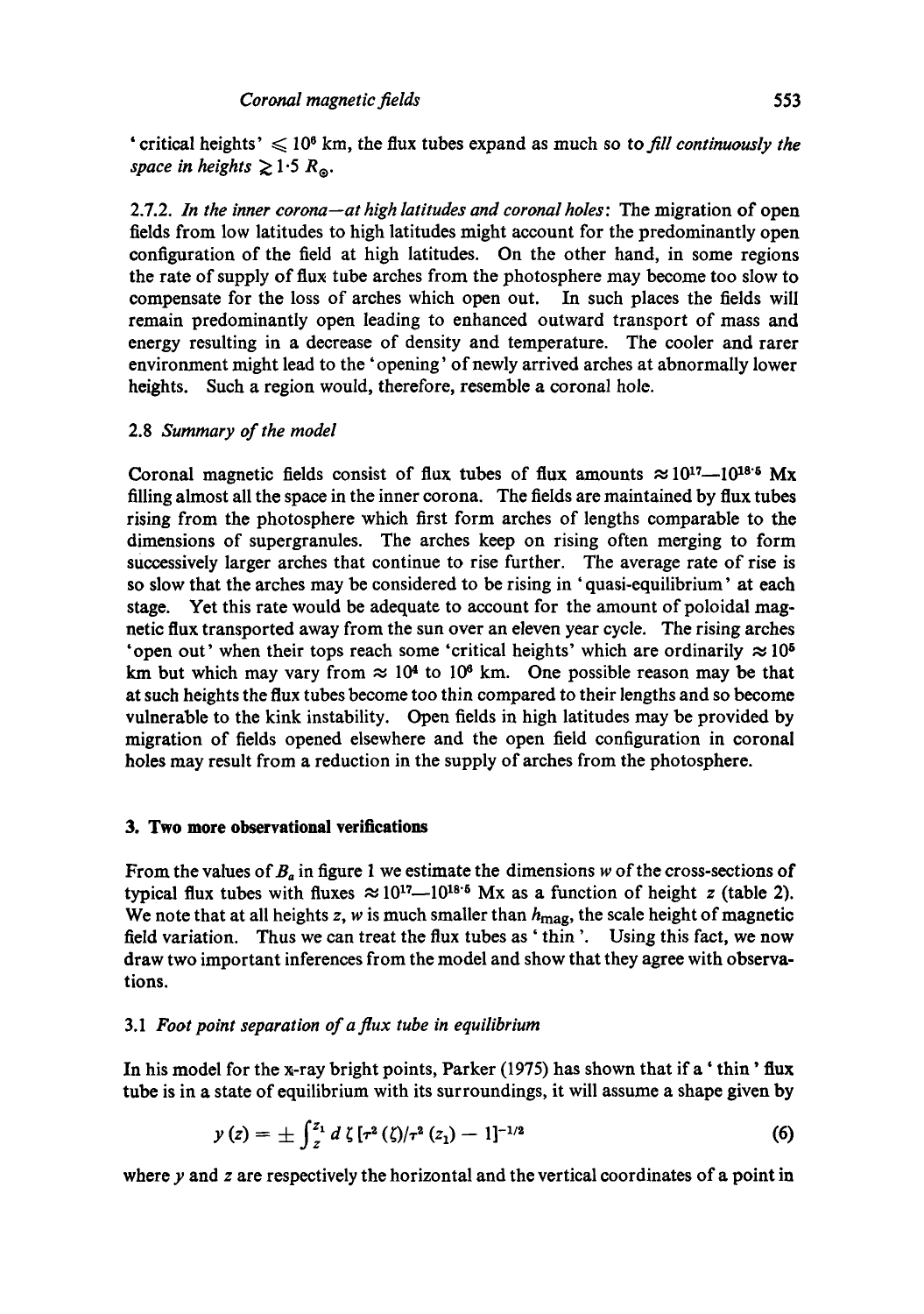| Flux in<br>a tube<br>(Mx) | z<br>(km)       | w(z)<br>(km) | $h_{\text{mag}}(z)$<br>(km) | D(z)<br>(km) | L(z)<br>(km) | $\epsilon$ (z) |
|---------------------------|-----------------|--------------|-----------------------------|--------------|--------------|----------------|
|                           | $10^{3.5}$      | 3200         | 5800                        | 5600         | 14000        | 0.71           |
| $10^{18.5}$               | 10 <sup>4</sup> | 4200         | 14000                       | 18400        | 37000        | 0.33           |
|                           | $10^{5.0}$      | 12500        | 110000                      | 147000       | 320000       | 0.13           |
|                           | $10^{3.5}$      | 1600         | 4100                        | 4400         | 11000        | 0.50           |
| 1017                      | 10 <sup>4</sup> | 2500         | 12000                       | 24400        | 35000        | 0.25           |
|                           | $10^{5.0}$      | 8400         | 90000                       | 416000       | 350000       | 0.07           |

**Table 2.** Values of  $w(z)$ ,  $h_{\text{mag}}(z)$ , D (z), L (z) and  $\epsilon$  (z) at various heights z. The two values corresponding to each parameter are respectively those calculated from the upper and lower curves of figure 1. In estimating  $w(z)$ , we have assumed that the upper curve corresponds to flux tubes of  $\approx 10^{18.5}$  Mx to those of  $\approx 10^{17}$  Mx.

the plane of the flux tube with respect to the midpoint of the projection of the flux tube,  $\tau(\zeta)$  is the magnetic tension in the flux tube at  $z=\zeta$ , and  $z_1$  is the value of z at the top ofthe flux tube. (It is of course assumed that the flux tube is in a vertical plane through the foot points). From this he concluded that for a coronal flux tube in equilibrium, the foot points must be separated by a distance not more than a few scale heights at the photosphere (i.e. *not more than*  $\approx 10^3$  km or so). In evaluating the integral (6), Parker assumed that at all heights z, the temperature,  $T_1$  inside the flux tube is approximately same as the temperature  $T_0$  outside the flux tube. In view of the extreme reduction of the thermal conductivity normal to the field lines, and also in view of the conspicuous differences in the observed intensities of the emission inside and outside the coronal structures, *there seems to be no reason* to assume  $T_1 = T_0$ . A better way of carrrying out the integration in (6) without assuming  $T_1=T_0$  is as follows: We have

$$
\tau(\zeta)=B_a^{\;a}\left(\zeta\right)A\left(\zeta\right)/8\pi,
$$

where  $A(\zeta)$  is the area of cross-section of the flux tube which must be such that

$$
B_{a}(\zeta) A(\zeta) = \text{const.}
$$

Using the last two equations, together with (6) we can write the distance between the foot points of an arch as

$$
D(z_1) = 2y(0) = 2\int_0^{z_1} d\zeta \, [B_a^{\,2}(\zeta)/B_a^{\,2}(z_1) - 1]^{-1/2},
$$

and the length  $L(z_1)$  as

$$
L(z_1) = 2 \int_0^{z_1} d \zeta [1 - B_a^{2}(z_1)/B_a^{2}(\zeta)]^{-1/2}.
$$

We have evaluated  $D(z_1)$  and  $L(z_1)$  using the values of  $B_q(z)$  from the curves in figure 1. The integration was carried out graphically since the approximations employed would not allow better methods to yield more accurate estimates. The results are given in table **2.**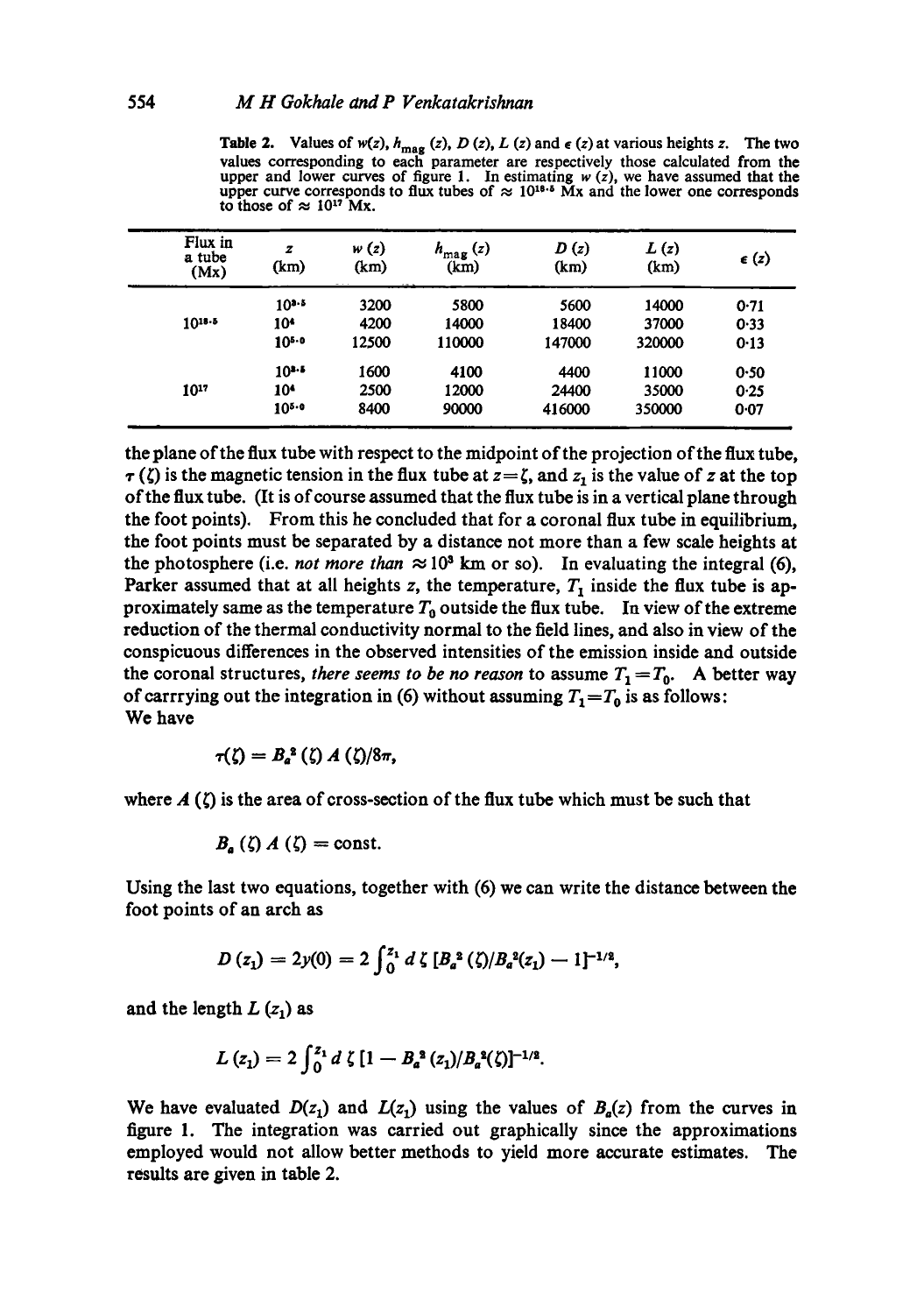In contrast to Parker's (1975) result, our results are *in agreement* with: (i) the observed lengths and heights of  $H_a$ -fibrils  $[D(z_1) \approx 5000$ -15000 km for  $z_1 \approx 10^{3.5}$  $-10<sup>4</sup>$  km (Foukal 1971; Athay 1976)] and (ii) the foot point separations of x-ray arches  $[D(z_1) \approx 1.5 \times 10^5 - 3 \times 10^5$  km; cf. Van Speybroeck *et al* 1970].

3.2. *The number of flux tubes required to fill the inner corona and a part of the outer corona* 

The more or less horizontal 'top' portion of a flux tube reaching a height z will have a volume

$$
V_{\text{top}} = 2 \int_{z-w(z)}^{z} d\zeta w^{2} (\zeta) (ds/d\zeta)
$$
  
=  $2 \int_{z-w(z)}^{z} d\zeta w^{2} (\zeta) [1 - B_{a}^{2}(z)/B_{a}^{2}(\zeta)]^{-1/2},$  (7)

where  $ds^2 = dy^2 + d\zeta^2$ . Since the flux tubes are thin, we may approximate  $B_a(\zeta)$  by:

$$
B_a(\zeta) \approx B_a(z) - (z - \zeta) d B_a/dz
$$
  
\n
$$
\approx B_a(z) [1 + (z - \zeta)/h_{\text{mag}}(z)],
$$
\n(8)

where  $h_{\text{mag}}(z)$  is the scale height of variation of  $B_a(z)$ . Similarly from the constancy of the axial magnetic flux we have

$$
w^2 \left( \zeta \right) \approx w^2 \left( z \right) \left[ 1 - \left( z - \zeta \right) / h_{\text{mag}} \left( z \right) \right] \tag{9}
$$

Substituting from (8) and (9) in (7), we get

$$
V_{\text{top}}(z) \approx 2^{1/2} \, w^2(z) \int_z^{z-w(z)} d\zeta \left[ (z-\zeta)/h_{\text{mag}}(z) \right]^{-1/2} \cdot \left[ 1 - (z-\zeta)/h_{\text{mag}}(z) \right]
$$
\n
$$
\approx 2^{3/2} \left[ w(z) \right]^{5/2} \cdot \left[ h_{\text{mag}}(z) \right]^{1/3},\tag{10}
$$

where an additional term  $\approx [w(z)]^{7/2} \cdot [h_{\text{mag}}(z)]^{-1/2}$  has been neglected since  $w(z)$  $h_{\text{mag}}(z)$ . If the coronal space in the height range  $\approx z_1$  to  $\approx z_2$  above the latitude zone  $\approx$  45°S-45°N is to be filled simply by such more or less horizontal 'top portions' of flux tubes in quasi-equilibrium, the number of flux tubes required will be

$$
N(z_1, z_2) \approx (1/2) \int_{z_1}^{z_2} dz \cdot 4\pi R^2(z) / V_{\text{top}}(z),
$$

where  $R(z) = R_{\odot} + z$ .

Using the limits on the values of  $w(z)$  and  $h_{\text{mag}}(z)$  from tables 1 and 2 employing the graphical method of integration for the same reasons as in §3.1, we estimate:

$$
N (\approx 10^{3.0} \text{ km}, \approx 10^{4.0} \text{ km}) \approx 2.6 \times 10^{5} - 1.9 \times 10^{6}.
$$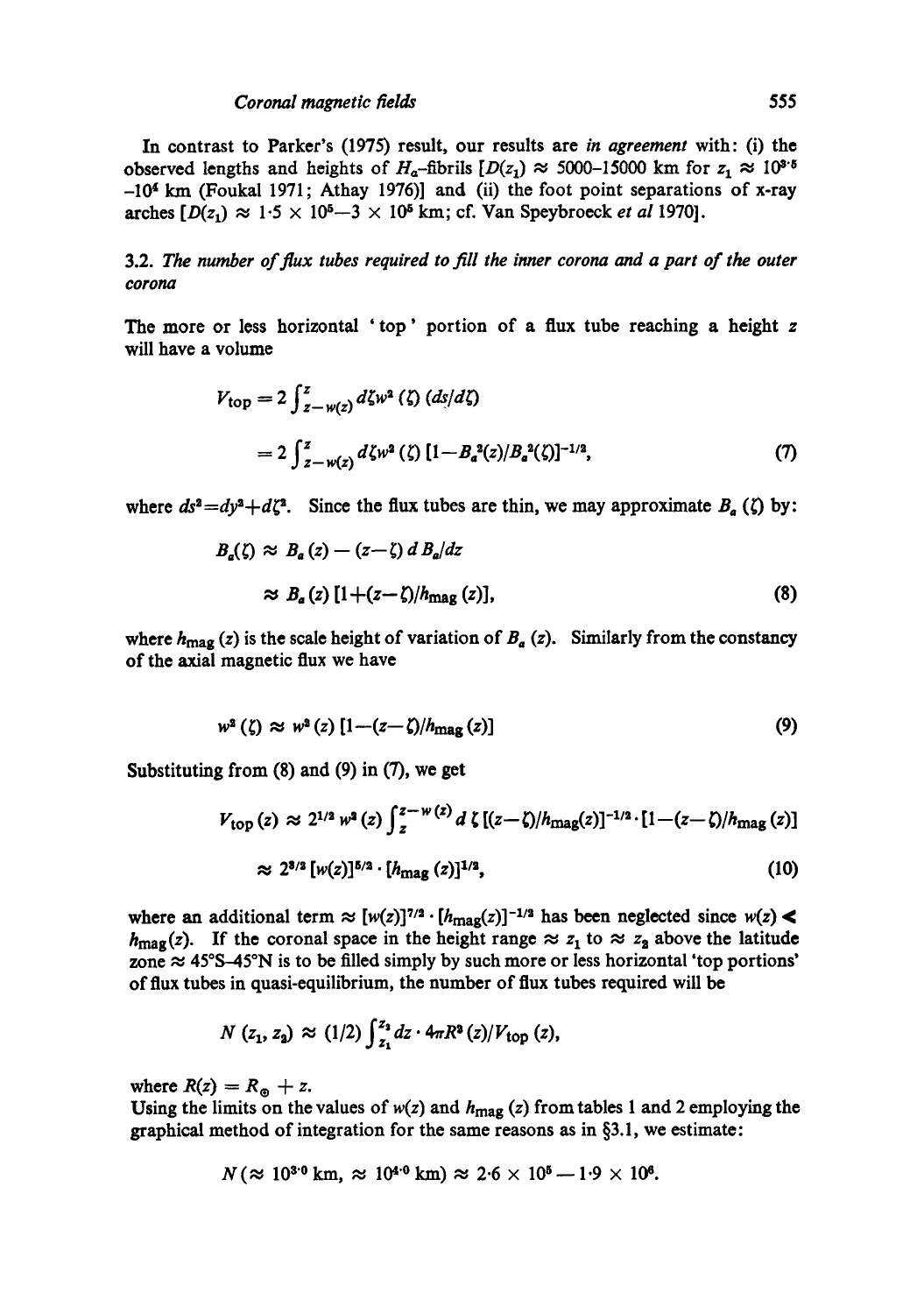$N (\approx 10^{4.0} \text{ km}, \approx 10^{5.0} \text{ km}) \approx 3.8 \times 10^{5} - 1.5 \times 10^{6}$ .  $N (\approx 10^{5.0} \text{ km}, \approx 10^{5.5} \text{ km}) \approx 3.2 \times 10^4 - 8.6 \times 10^4.$  $N \approx 10^{5.5}$  km,  $\approx 10^{6.3}$  km)  $\approx 1.0 \times 10^{4} - 1.0 \times 10^{5}$ .

At each height a fraction of volume will be occupied also by' non-horizontal' parts of those flux tubes (both ' open' and ' closed ') which reach the larger heights. If, for a simple crude estimate we assume this fraction to be small, then the number of flux tubes required to fill the 'inner' corona in the central latitudes in our model (of §2) will be, (for illustration)  $\approx 6.4 \times 10^5 - 3.5 \times 10^6$ .

Since the magnetic flux of the ' open' flux tubes (which fill the corona at and above heights  $\geq 1.5$  R<sub>®</sub>) is  $\approx 10^{23}$  Mx, the number of all the '*open*' flux-tubes, including those in latitudes > 45°, in the model will be  $\approx 3 \times 10^{4}$ -10<sup>6</sup> depending upon what value in the range  $\approx 10^{17}$ –10<sup>18</sup><sup>5</sup> Mx represents the *average* flux per flux tube.

The estimate  $N(\approx 10^{5.5} \text{ km}, \approx 10^{6.3} \text{ km})$  shows that the number of 'closed' flux tubes, (if any) *partially* filling the volume in the height range  $\approx 10^{5.5} - \approx 10^{6.8}$  km will be  $\leq 10^5$ .

Thus in the model of  $\S$ 2 the total number of flux tubes  $N_{\text{model}}$  required to account for all the flux tubes above the photosphere will be  $\approx 6.5 \times 10^{5} - 4.5 \times 10^{6}$ .

This may be compared to  $N_{\text{obs}} \approx 3 \times 10^8$ , which is the number of flux tubes normally present above the photosphere as estimated from the observed abundance of spicules, viz.  $\approx$  2.8  $\times$  10<sup>6</sup> (cf. Beckers 1968). [Here we have assumed that most of the flux tubes are in the closed form with *two* foot points, but that on the average only half the number of foot points are associated with spicules at any instant.]

These estimates of  $N_{\text{model}}$  and  $N_{\text{obs}}$  are so crude that in spite of their differences they may be considered to be agreeing.

#### **4. Summary and discussion**

In §2 we have constructed a model for the gross magnetic structure of the corona and its mean evolution in terms of flux tubes of fluxes  $\approx 10^{17} - 10^{18.5}$  Mx rising in the form of' arches' across the inner corona in the central latitudes and opening out in the outer corona. In  $\S$ 3 we have obtained a corollary which agrees with the observed foot point separations of the magnetic arches at different heights. The number of flux tubes above the photosphere as suggested by the abundance of spicules may be adequate to account for the number of flux tubes required by the model.

In the model presented in this paper, some important questions have been sidetracked.

One is about the internal structure of the flux tubes and its stability. The internal structure may not be required for comparison with magnetic observations till the latter achieve the necessary spatial resolution. However, the internal structures will have to be either known or assumed for estimating the rates of energy transport and energy dissipation while using the present magnetic model for constructing the thermodynamical model.

We have also not taken into account the 'reconnections' in the coronal magnetic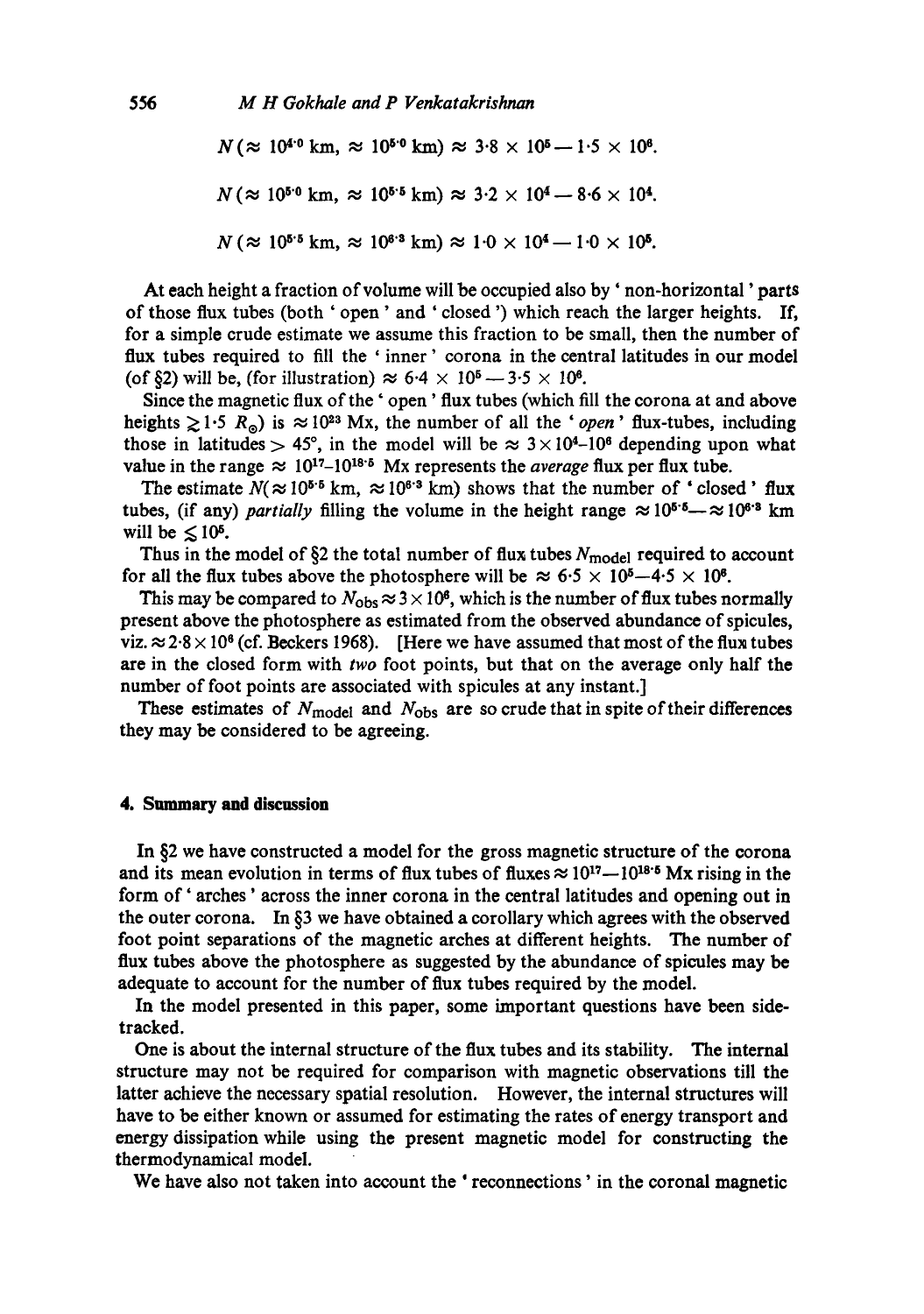fields (e.g. Pneuman 1974). Such reconnections will be facilitated by the presence of thin flux tubes as in our present model, and also by the sun's differential rotation. The reconnections may involve reorientation of the ' closed ' as well as the ' open' flux tubes on global scales and may introduce effective 'jumps' in the migration of the open flux tubes (Hansen and Hansen 1977). These processes will have to be taken into account for studying the evolution of the coronal magnetic fields in a more detailed way than in the present model.

However, it is hoped that the present model will serve as a first step towards a composite model of the solar atmosphere which takes into account the separate natures of the thermodynamical structure and the energy balance in its ' magnetically open ',' magnetically closed' and' non-magnetic' components. Separate models for the three types of regions have already started appearing in the literature (e.g. Stenflo 1974; Landini and Fossi 1975; Giovanelli 1975).

## **Acknowledgement**

We are thankful to the referee for drawing our attention to the data on Type HI bursts and for comments which have led to considerable improvement in the presentation.

# **Appendix**

## *Heights of 'flux tube opening ' as indicated by Type 1II radio bursts*

Because of their association with the release of relativistic electrons to the interplanetary space, Type III radio bursts give an indirect indication of heights at which the flux tube arches 'open out'. Here we interpret the data from table I (p. 602) and figure 23 (p. 105) of Kaplan and Tsytovich (1973) in a way slightly different from theirs.

The secondary peak at  $\approx$  200 MHz and the similarity of distributions in the ranges  $\approx$  200-400 and  $\approx$  100-200 MHz (cf. figure 23 of Kaplan and Tsytovich) indicate that a substantial fraction among the bursts in the 200–400 MHz range may be 'secondharmonic' of frequencies in the range 100-200 MHz. Thus a majority of Type III bursts have first harmonic initial frequencies in the range  $\approx$  100-200 MHz corresponding to the electron plasma frequencies  $\approx 6 \times 10^8 - 1.2 \times 10^9$  s<sup>-1</sup>. In an average model these densities correspond to heights  $\approx 10^5 - 4 \times 10^5$  km. In active regions these may correspond to greater heights.

Bursts with initial frequencies as first harmonics in the range  $\approx 200-400$  MHz will be relatively rare and those with 'first harmonic' initial frequencies in the range  $\approx$  400-600 MHz will be still rarer. These two frequency ranges correspond to flux tubes ' opening out' in height ranges  $\approx 6 \times 10^{4}$ -10<sup>5</sup> and  $\approx 10^{4}$ -6  $\times 10^{4}$  km respectively.

On the other hand the minimum frequencies reached by the U-bursts indicate that during the process of opening out, the arches may occasionally remain ' closed' upto heights  $\geq 10^{5.5}$  km.

Summing up, we conclude the following: Typically the flux tube arches open out on reaching heights  $\approx 10^5$  km above the photosphere. Sometimes they may